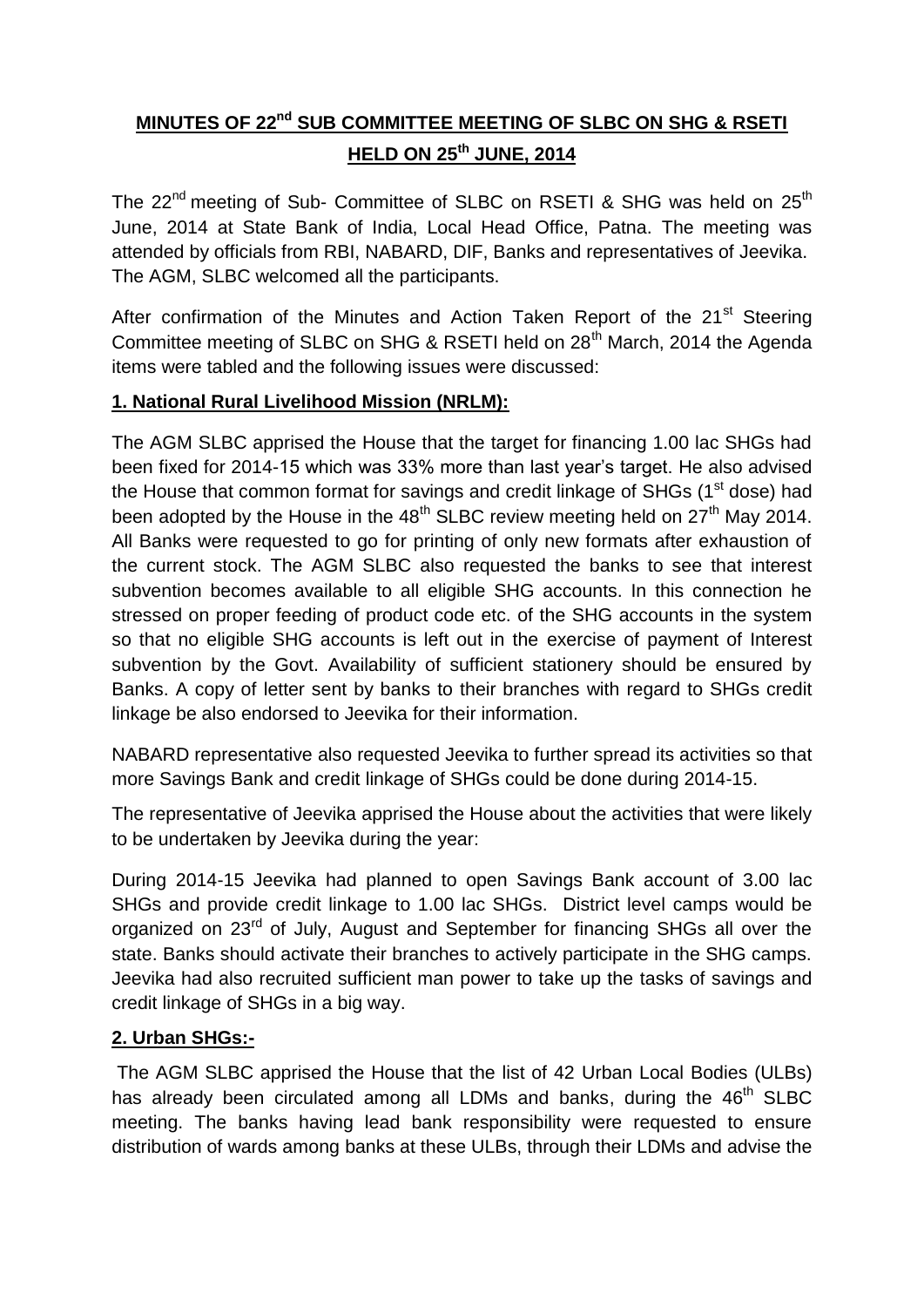details of the distribution to SLBC so that distribution of target under NULM of financing urban SHGs takes place.

The Urban Development & Housing Department (UD&HD) had already advised the list of SHGs in order to expedite process of opening of their account and credit linkage thereafter. This list has already been sent to concerned banks by SLBC on 22.05.2014.

### **3. Rural Self Employment Training Institutes (RSETIs):**

Shri Manoj Kumar, the State Project Coordinator (SPC) of RSETIs of Bihar highlighted the following points with respect to functioning of RSETIs in the state:-

A) On 18<sup>th</sup> June 2014 a meeting of State Level Steering Committee (SLSC) of RSETIs was held at Patna which was attended by the Secretary- Rural Development Dept., Govt. of Bihar and the Chief Executive Officer (CEO), BRLPS besides the senior officials of banks and all Directors of RSETIs. Detailed discussion on all aspects of functioning of RSETIs was done in the meeting.

B) PNB, UCO Bank, Bank of Baroda and Union Bank have committed in the SLSC meeting to start construction of RSETI building by 31<sup>st</sup> July, CBI by 15<sup>th</sup> Aug and SBI by  $10<sup>th</sup>$  July at such centres where no fund or land related issues was pending. The SPC requested the banks to adhere to the above time line.

C) Grading of RSETIs will be done during July and name of nodal officer should be advised to SLBC by the lead responsibility banks as that would facilitate the conduct of grading exercise.

D) The grading exercise gives weightage to availability of adequate physical and manpower infrastructure, settlement ratio, feeding of data in MIS and overall maintenance of books by the RSETIs.

E) Requirement of vehicle was felt at RSETIs as in its absence EAP and follow up at only nearby villages was taking place and the needy youth of other parts of district were deprived of attending the EAP being conducted for generation of applications from unemployed youth for undergoing training at the RSETIs. He requested the banks to provide vehicle to the RSETIs for at least 10 days in a month. He reiterated that the same had also been highlighted by the CEO, BRLPS in the SLSC meeting.

F) Sponsorship of trainees to the RSETIs by the branches was at present not taking place. Through sponsorship branches can get skilled borrowers, which may reduce the chances of such loan accounts becoming NPA at a later date. He reiterated the decision taken in SLSC meeting that one trainee for each trade should be sponsored to the RSETIs by each bank branch in a year.

G) Full support staff must be provided at the RSETIs for their smooth functioning. In this connection RSETI at Katihar, West Champaran, Siwan and Bahora (Purnea)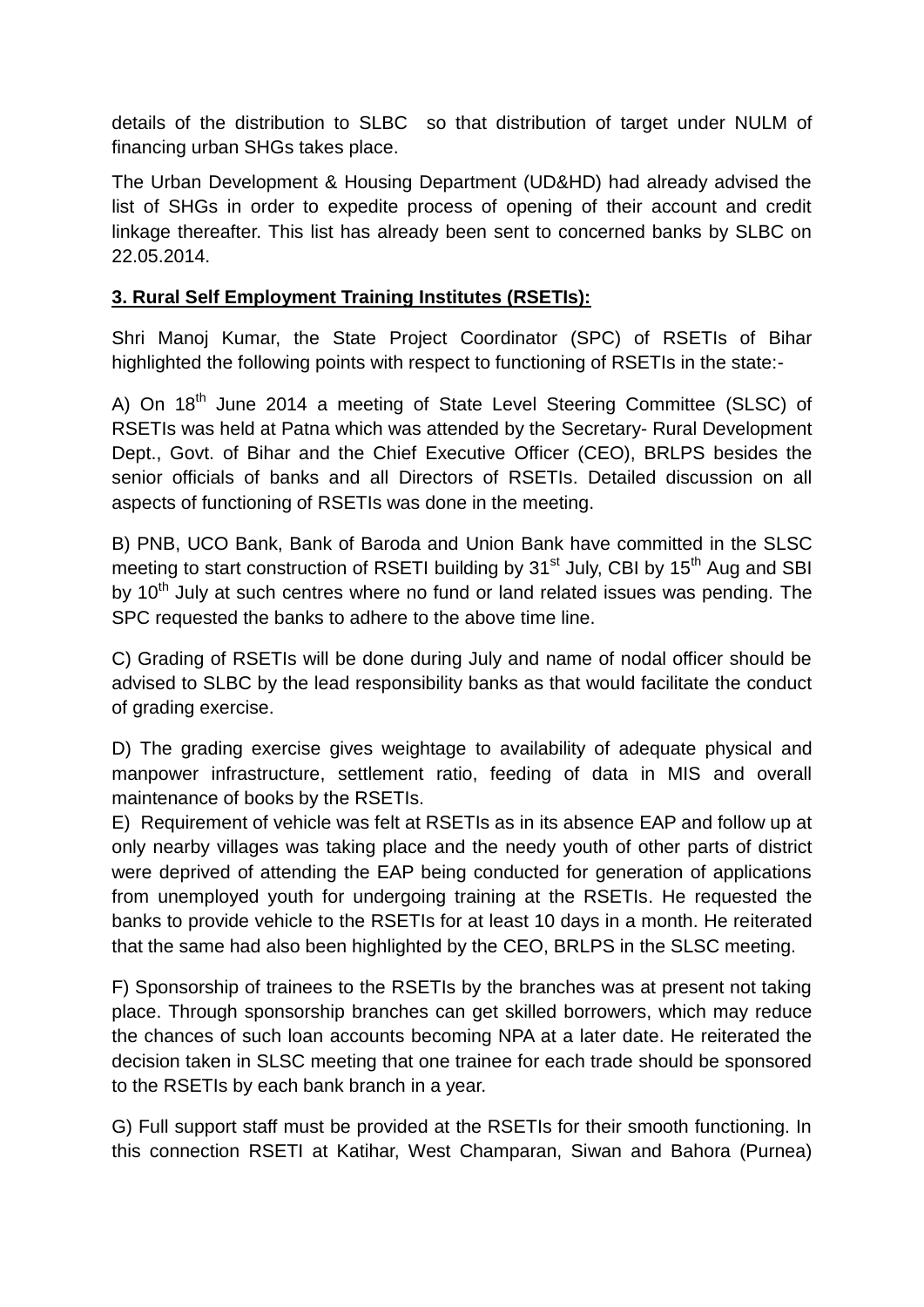were particularly pointed out for having inadequate no. of staff. Providing training to the faculties was also stressed by the SPC.

H) Regarding reimbursement of training cost it was apprised that the State Rural Livelihood Mission (SRLM) would be reimbursing RSETIs of B and above grade, the cost of training incurred by the RSETIs.

I) Govt of India has asked to adopt one village by each RSETI for providing required skill development to all its needy youth in order to increase employment in such village.

J) Monthly Progress Report (MPR) and MIS data should match so that all activities and up to date information of the RSETI becomes available on the website of Govt. of India.

Shri Manoj Kumar, OSD, Rural Development Dept, Govt of Bihar requested to include the District Project Manager (DPM) of JEEVIKA and Senior Deputy Collector (Banking) of the district as members of Local Advisory Committee of RSETIs.

### **AGM, SLBC reiterated the following recent instructions issued by NAR with respect to functioning of RSETIs :**

1. Training equipments should be made available at the RSETIs in adequate quantity.

2. Focus of RSETIs should be on settlement of its trainees and so adequate followup mechanism should be in place at the RSETIs.

3. More co-ordination among the RSETIs and the PMEGP implementing agencies was required to increase synergy between the RSETIs and the PMEGP implementing agencies. RSETIS should not only provide EDP PMEGP training but should also generate applications from eligible trained persons for getting financial assistance under the PMEGP scheme. In this regard the District Task Force Committee, DIC and KVIC personnel should visit the RSETIs and identify prospective beneficiaries under the PMEGP scheme.

The meeting ended with vote of thanks to the chair.

\*\*\*\*\*\*\*\*\*\*\*\*\*\*\*\*\*\*\*\*\*\*\*\*\*\*\*